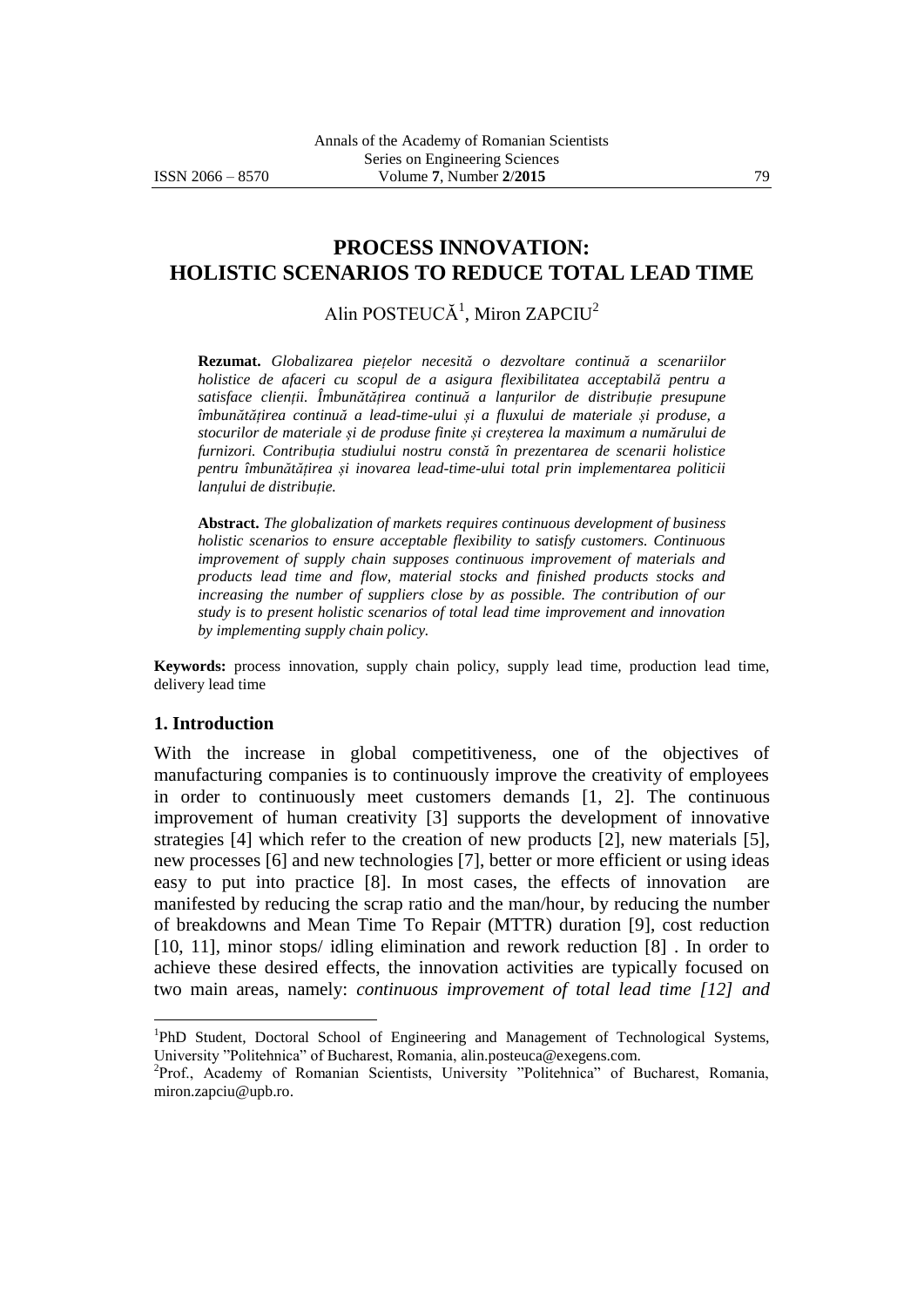*continuous improvement of costs [13]*. In order to safely deliver in accordance with customer requirements, the continuous optimization of material and products lead time and flow and the continuous optimization of material stocks and finished products stocks require a continuous process innovation in companies by boosting the creativity of all people to ensure an acceptable synchronization level of processes to market signals [14].

This article gives an overview of the importance of process innovation using holistic development scenarios for continuous reduction of total lead time by reviewing the literature, through open discussions with creative leaders from multinational manufacturing companies in Romania and by structuring the practical experience of the authors over the years. The issue of this article is to continuously improve total lead time by innovating the processes of manufacturing companies that require the development of holistic scenarios [15] for the improvement and innovation of supply lead time [16], production lead time and for delivery lead time [17], according to supply chain policy [18], such as compliance with customer requirements to maximize the On Time In Full - OTIF for the finished products delivery, to reduce the production constraints, to optimize finished products stocks, to reduce the changes to the production plan, to optimize parts stocks, to optimize raw materials stocks, etc. [19]. This paper does not refer to product, materials and technology innovation [7].

#### **2. Theoretical framework**

Liker [20] thinks that : *"People are responsible for innovation – it does not come from computers or from lean. It comes from individual imagination and persistence"*. Thus, creativity and innovation go hand in hand, and a decisive role is played by the *"contextual behavior of managers" [21].* Martens, addressing creativity at work, believes that: *"Creativity is the ability to produce work that is both new and valuable"[1].* According to Martens, creativity is a process in four phases:*"(1) Preparation. Investigation of the problem in all directions. This phase is characterized by gathering data and information for the process. (2) Incubation. Unconsciously thinking about the problem, implicit cognitive process, primarily individual. (3) Illumination. The appearance of "the happy idea" together with the psychological events that immediately preceded and accompanied that appearance. This is the moment in a creative process where a "flash" occurs and the winning concept cuts across consciousness. (4) Verification. The validity of the idea is tested and the idea itself is reduced to exact form. Are goals and values met?"[22]*

In order to continuously adapt to market messages, especially messages from customers [23], through creativity and innovation [24], production companies, like any other organization, are forced to make continuous changes at the level of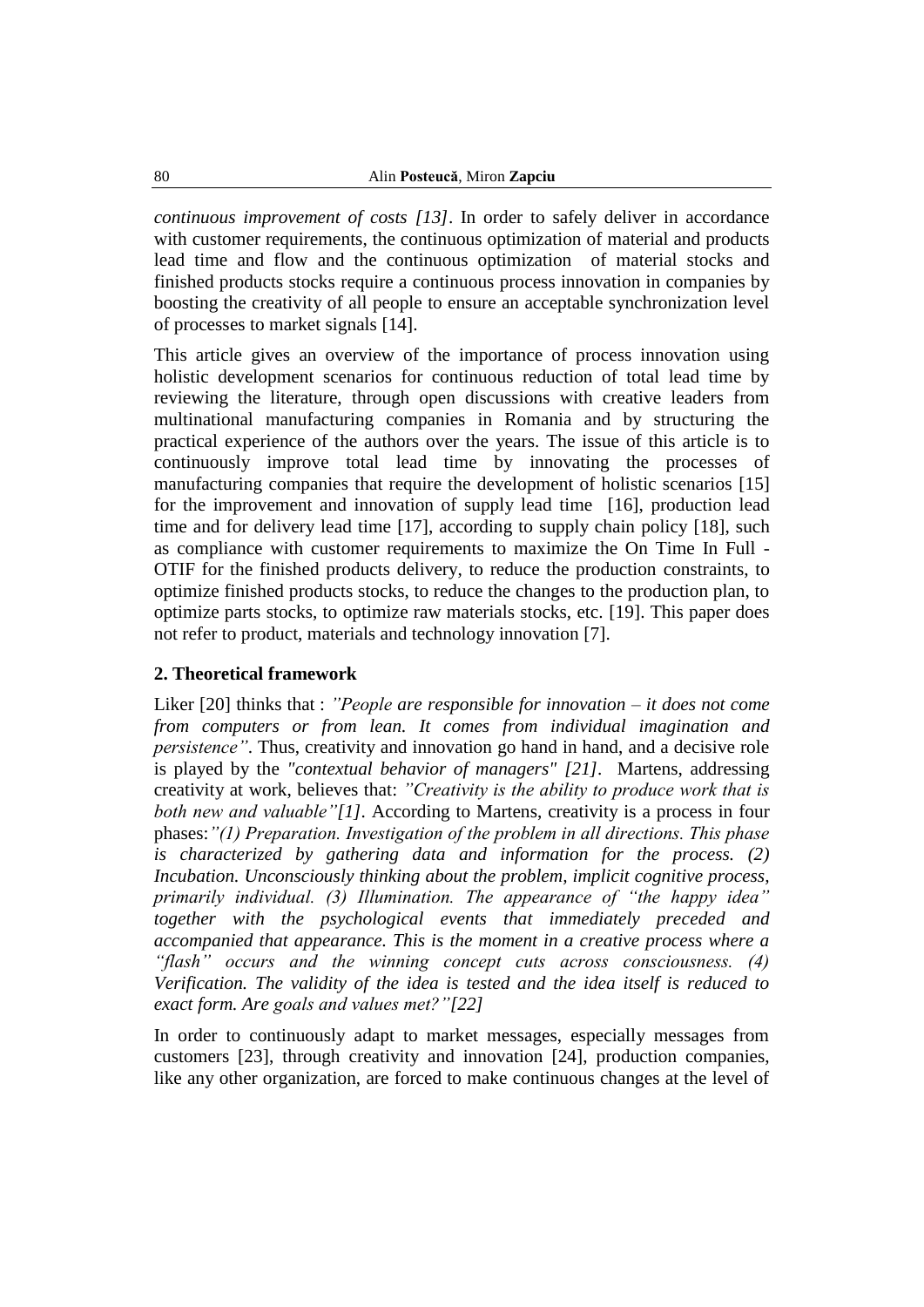products and especially processes [6], but rarely at the level of technology [7]. In this context of continuous change, Holloway [25] believes that: *"innovation is defined as changes to a process or product that can be incremental (small or subtle change to an existing material or method) or radical (paradigm shifts in technology or outlook), all with the eventual goal of solving a problem".* In the context of production systems [24], changes can be made in small steps (*kaizen* [26], continuous improvement [20] or incremental innovation in small steps [20]) or in larger steps (*kaikaku* [27] or radical innovation [28]).

Based on workplace creativity approach of Martens [21], one may need a holistic approach to improvements and innovations. The holistic approach to improvement was analyzed from the perspective of *production systems* [29] and from the perspective of *continuous improvement process during the daily operations* [30], but not in terms of *total lead time* in order to improve productivity, quality and costs.

## **3. The conceptual model of total lead time**

Synchronizing production processes to the takt time required by the customer and to the required supply rate needs a stabilization and a continuous improvement of *total lead time* with minimal flexibility cost. **(see Figure 1)**. Fulfilling the two basic principles of the continuous improvement philosophy, respectively the *continuous flow* [20] and the *one piece flow* [12] requires the creation of a synchronized system to use all resources and processes within manufacturing companies and further on to customers and suppliers, or until the customers of the production company's customers, or until the suppliers of the production company's suppliers.

In order to meet delivery promises to customers in terms of delivery times, and of quality level and especially of costs reflected in the price, it is necessary to continuously know the composition of *total lead time* through standardization, continuous improvement and continuous innovation of composing processes.



#### **Fig. 1:** total lead time.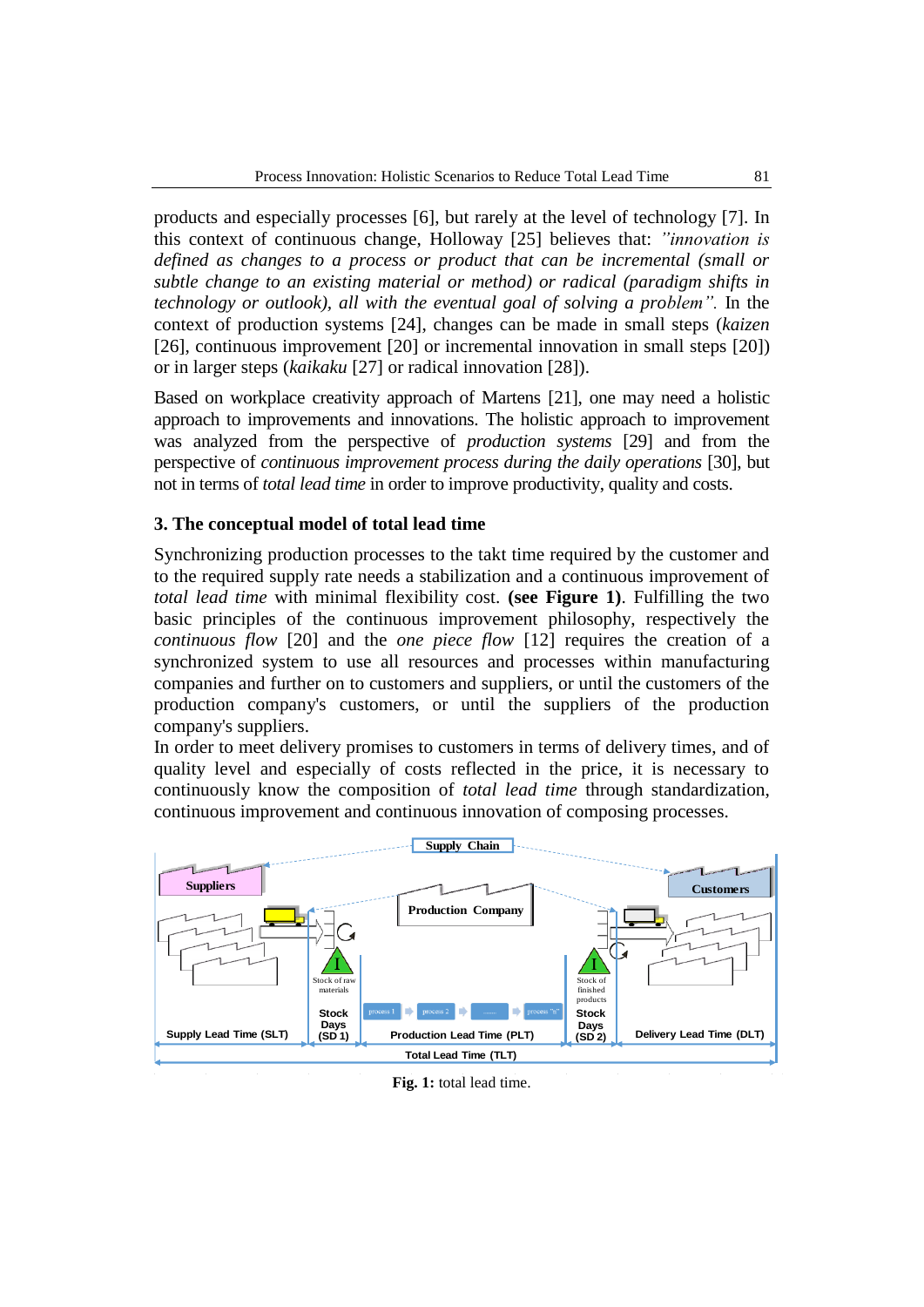Based on the previous figure, to collect data and analyze the *total lead time* the following measurements are needed:

a) Supply Lead Time (SLT) or raw material and components lead time (days):

$$
SLT = SLT + SPLT + STLT
$$
 (1)

Where:  $SLT =$  Supply Lead Time (days);  $SLT =$  Suppliers Informational Lead Time (days);  $SPLT =$  Suppliers Production Lead Time (days);  $STLT =$  Suppliers Transport Lead Time (days).

Note: it is necessary to know the maximum, minimum and average SLT value for each type of supplier (including types of transport suppliers), considering the time of year, seasonality, the size of orders, the type of product, the mix of ordered products etc.

b) Stock of raw materials  $- SD 1$  (days)

It is necessary to know the equivalent number of production days provided by the current stock level of raw materials and materials (including the level for the *buffer stock and safety stock*).

c) Production Lead Time (PLT) or factory lead time (days):

$$
PLT = IPLT + MPLT \tag{2}
$$

Where:  $PLT = \text{Production}\$  Lead Time (days);  $PILT = \text{Informational}\ \text{Production}$ Lead Time (days);  $MLT = Material Production$  Lead Time (days)

Note: it is necessary to know the maximum, minimum and average PLT value for each type of product family;

d) Stock of finished products  $- SD 2$  (days)

It is necessary to know the equivalent number of delivery days provided by the current stock level of finished products (including for the *buffer stock and safety stock*).

e) Delivery Lead Time (DLT) or product delivery lead time (days)

$$
DLT = IDLT + TDLT \tag{3}
$$

Where:  $DLT =$  Delivery Lead Time (days);  $IDLT =$  Informational Delivery Lead Time (days); TDLT = Transport Delivery Lead Time (days)

*Note:* it is necessary to know the maximum, minimum and average DLT value for each type of clients and transport suppliers;

f) Total Lead Time (TLT) (days):

$$
TLT = SLT + PLT + DLT \tag{4}
$$

#### **4) Holistic scenarios to reduce total lead time**

For manufacturing companies, the continuous synchronization of production processes to external customers (takt time by types of customers; product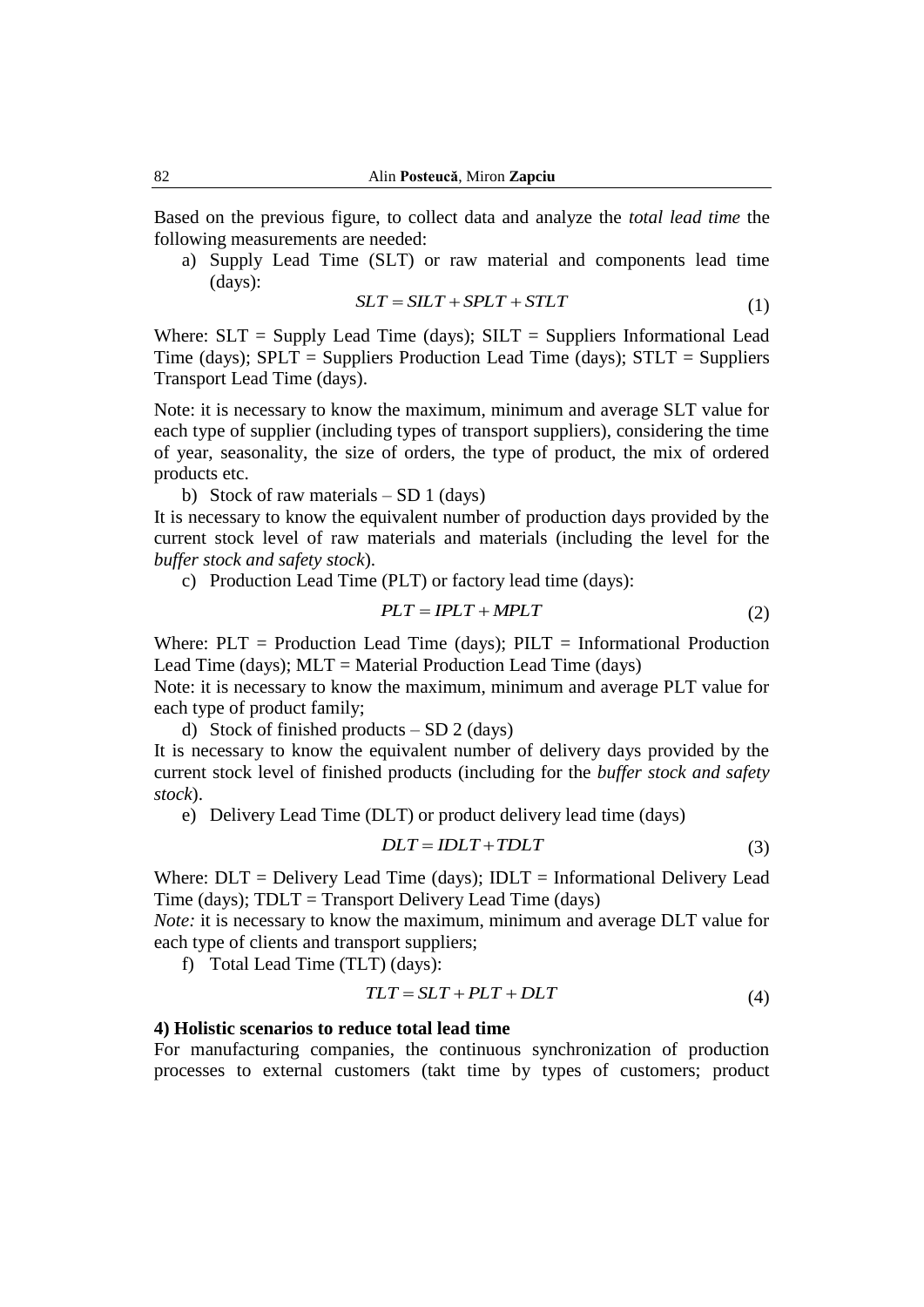families) and *the stabilization and reduction of production lead time require a holistic approach of total lead time* and not just a punctual reduction of SLT, SD1, PLT, SD2 and DLT.

Based on the composition of total lead time **(see Figure 1)**, the basic scenarios for customer orders can be the following:

 $\checkmark$  **Scenario 1:** the customer places orders for finished products that are already in the finished goods warehouse (usually in the safety stock):

$$
TLT = DLT \tag{5}
$$

 **Scenario 2:** the customer places orders for products that are not in the finished goods warehouse, but all necessary raw materials and auxiliary materials are the warehouse of raw materials and materials of the production company:

$$
TLT = DLT + PLT \tag{6}
$$

 **Scenario 3:** the customer places orders for products that are not in the finished goods warehouse and not all necessary raw materials and auxiliary materials are the warehouse of raw materials and materials of the production company:

$$
TLT = DLT + PLT + SLT \tag{7}
$$

Even if *scenario 1* has the shortest total lead time, in accordance with the *pulltype production systems [18]*, the best scenario is *scenario 3*, with the condition that the *total lead time* is acceptable in terms of money raised, namely maintaining a minimum level of stocks. Scenario 3 can continue with different scenarios. The worst scenario is when our customer places orders for which our supplier does not have the necessary raw material in the warehouse. Each scenario should take into account the minimum, maximum and average lead time level. Depending on the historical volumes and on the planned volumes to be delivered, one will devise individual improvement plans and innovation plans of each type of total lead time, paying particular attention to SLT.

The holistic approach to reducing the total lead time for the three scenarios, requires a continuous development of *supply chain policy [19]* and hence an action plan to continuously improve and innovate both the components of total lead time (SLT, SD1, PLT, SD2 and DLT), and total lead time itself. From the holistic approach of total lead time, we are presenting a series of actions on innovation and continuous improvement for SLT, SD1, PLT, SD2 and DLT, impacting over total lead time (or impacting over the whole production system). So the holistic direction of continuous improvement and innovation of processes for continuous reduction of total lead time could be: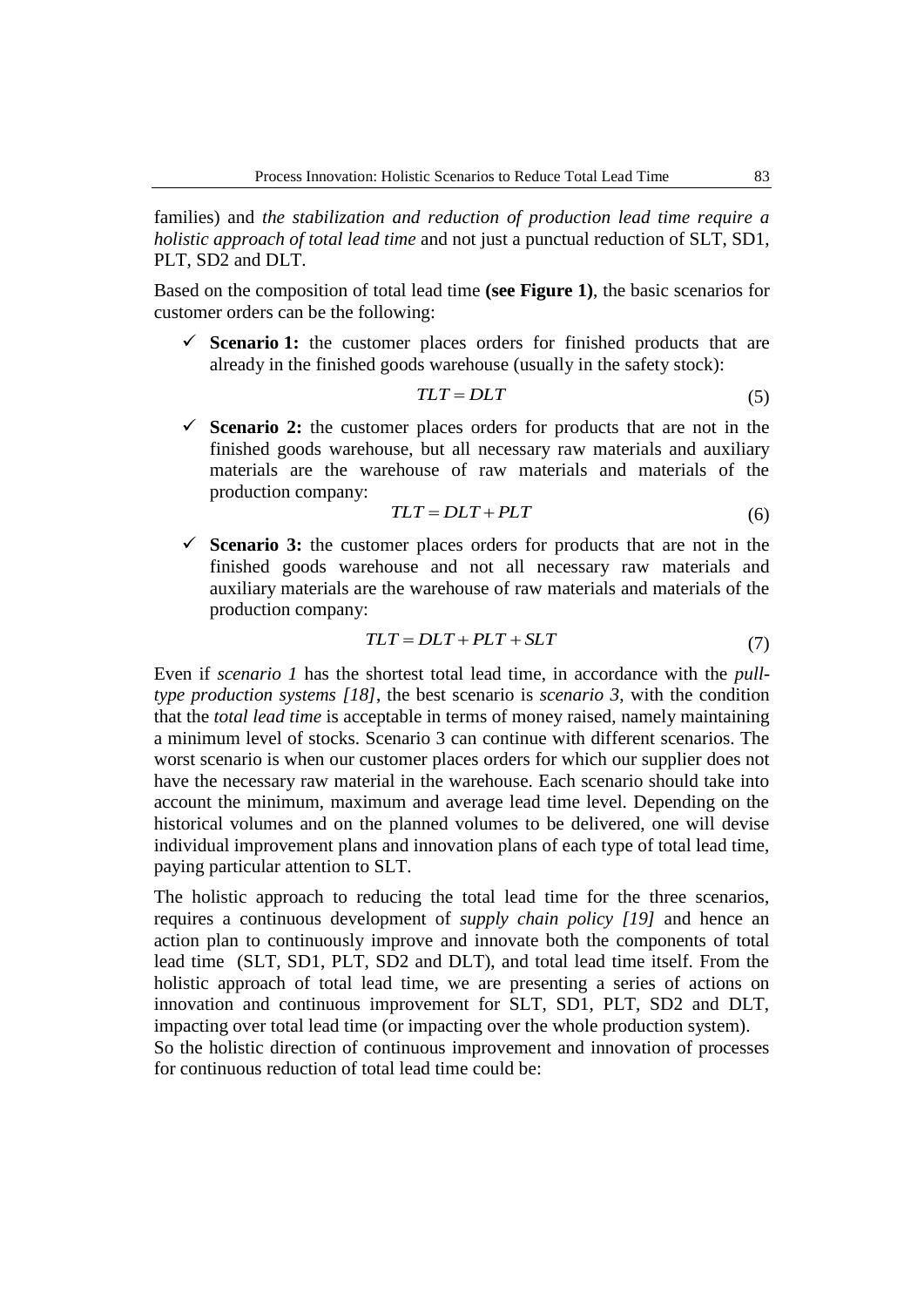- $\checkmark$  for *Delivery Lead Time (DLT)*, in order to increase the level of compliance to customer requirements could be: increasing the understanding of the exact product specifications from clients (from the first request of the client); increasing the accuracy of forecasts for supplying to customers; reducing/ eliminating the dispatch control; maximizing the *On-Time In-Full (OTIF)* for finished products delivery and increasing the load level of trucks in accordance with the stocks of finished products; increase accuracy when meeting the delivery plan etc.;
- for *Stock of finished products (SD 2),* in order to continuously reduce the stock of finished goods: respecting the hours standards for finished products in the warehouse; making the stock of finished products according to the forecasts of customers' orders or based on orders; increasing accuracy for *buffer stock and safety stock*; increasing the score of the *5S* audit for warehouse(s) of finished products; increasing the automation when organizing the warehouse(s) of finished products; increasing the forecast accuracy for stocks in scenario 1 (TLT =  $DLT$ ); keeping stick at the right level of quality etc.;
- for *Production Lead Time (PLT)*, in order to continuously reduce the unplanned production plan changes by increasing the synchronization of production processes on SLT and especially on DLT: increasing the compliance flexibility of production processes to customer requests with a minimum cost; increasing the synchronization between production processes; increasing the accuracy of the stock level next to equipment and of the planning of *Work in Process (WIP)*; eliminating all the breakdowns and reducing the *Mean Time To Repair* (*MTTR*) through a rigorous preventive maintenance planning; increasing the identifying of production processes constraints, especially for new products; increasing the number of cheap equipment which is able to achieve products according to customer specifications; increasing the number of simple design equipment; increasing the number of small batches and full implementation of the *one-piece flow production* principle; better knowing and sizing WIP in accordance with the production mix; reducing the number of operations; reducing the time of transfer between workstations; continuously improving and innovating the workplace organization design; reducing/ eliminating manual transfers between workstations etc.;
- $\checkmark$  for *Stock of raw materials (SD 1)*, in order to continuously reduce the stock of raw materials and components by successive standardization of consumption of raw materials and auxiliary materials: increasing the accuracy of current stock level; increasing the accuracy of special stock levels (raw materials, components and spare parts with high risk in case of missing or with high supply lead time); reducing the set-up time or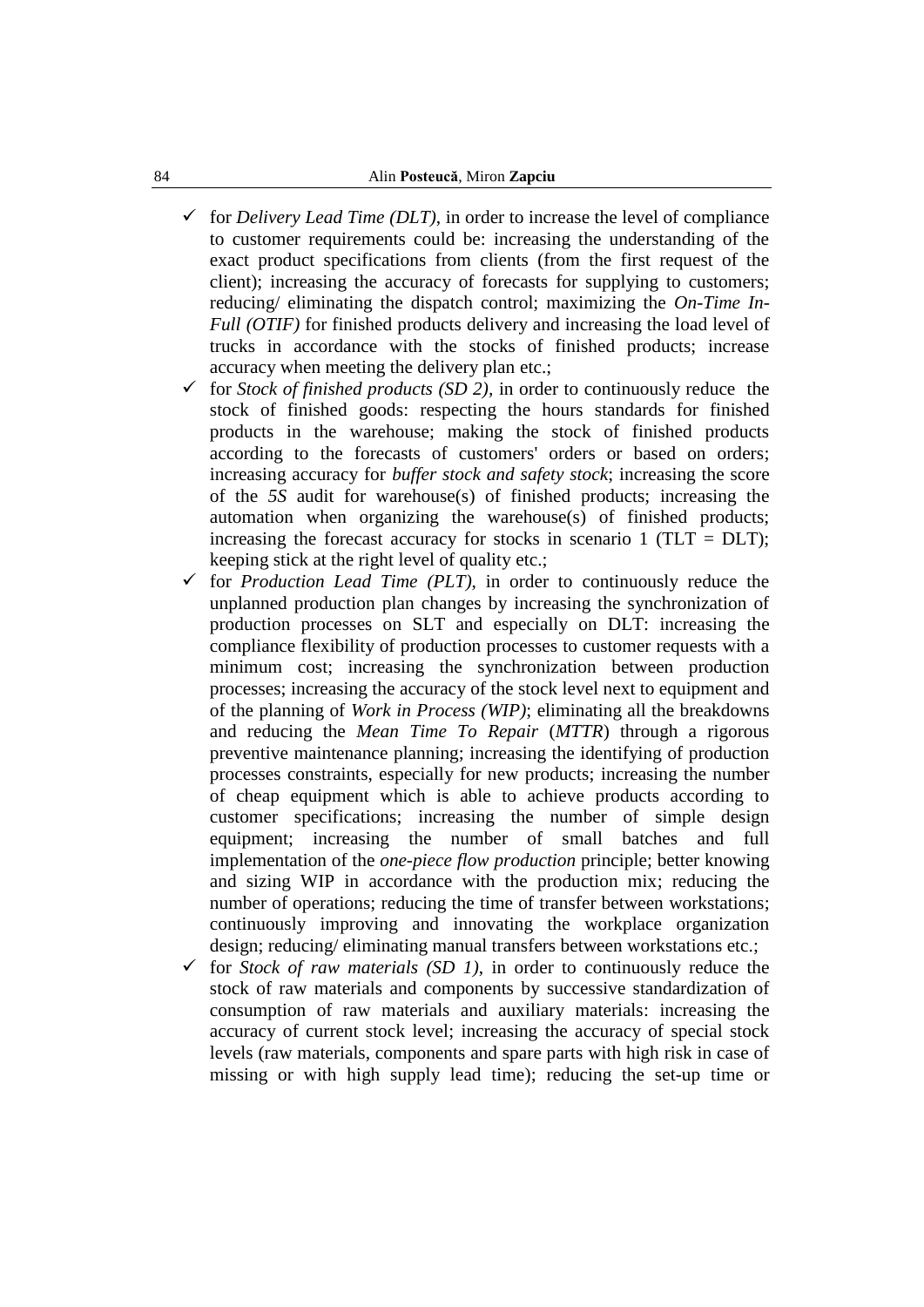innovating the set-up time (no significant set-up) and the cycle time for equipment in order to continuously reduce the stock level; increasing the score of the 5S audit for warehouse(s) of finished products and components; increasing the automation when organizing the warehouse(s) of finished products and components; increasing the use level of standard parts of products (by successive innovations of product design); increasing the synchronization between the stocks of raw materials and components and SLT; keeping the stock at the right level of quality; increasing the accuracy for *bill of materials (BOM)* for every new product to be produced; increasing the accuracy for re-ordering point systems etc.;

 for *Supply Lead Time (SLT),* in order to continuously increase the synchronization level between supply lead time and production takt time: increasing the performance level of the current suppliers management but especially of the new suppliers management; reducing the supply costs; increasing the number of suppliers with an acceptable level of lead time and quality, but with a lower cost level; increasing the number of suppliers with a large production capacity in line with market volume; increasing the number of training actions with suppliers in order to continuously improve SLT; increasing the number of joint actions to improve and/ or innovate processes with suppliers in order to continuously reduce SLT etc.;

Therefore, in accordance with the first phase of creativity at work by Martens [1] (*Preparation. Investigation of the problem in all directions),* to address issues and to develop a consistent master plan for process innovation and continuous improvement over the total lead time, the production companies need to articulate rhythm and volume of customer demands with the exact location of innovation and improvement projects along the total lead time, in order to determine the types of methods, techniques and tools necessary to innovation and continuous improvement.

For example, if the annual seasonal strategy of a manufacturing company is to have about 25% of deliveries directly from stock of finished products for July-September and the rest of the year 15%, then the process innovations and improvements will be focused especially for DLT and SD 2 by continuous development of holistic scenarios.

This will be the ongoing concern for the whole company, but especially for top managers, in order not to create unnecessary opportunities for unjustified cost increases (overstock for current stocks, buffer stocks and safety stocks).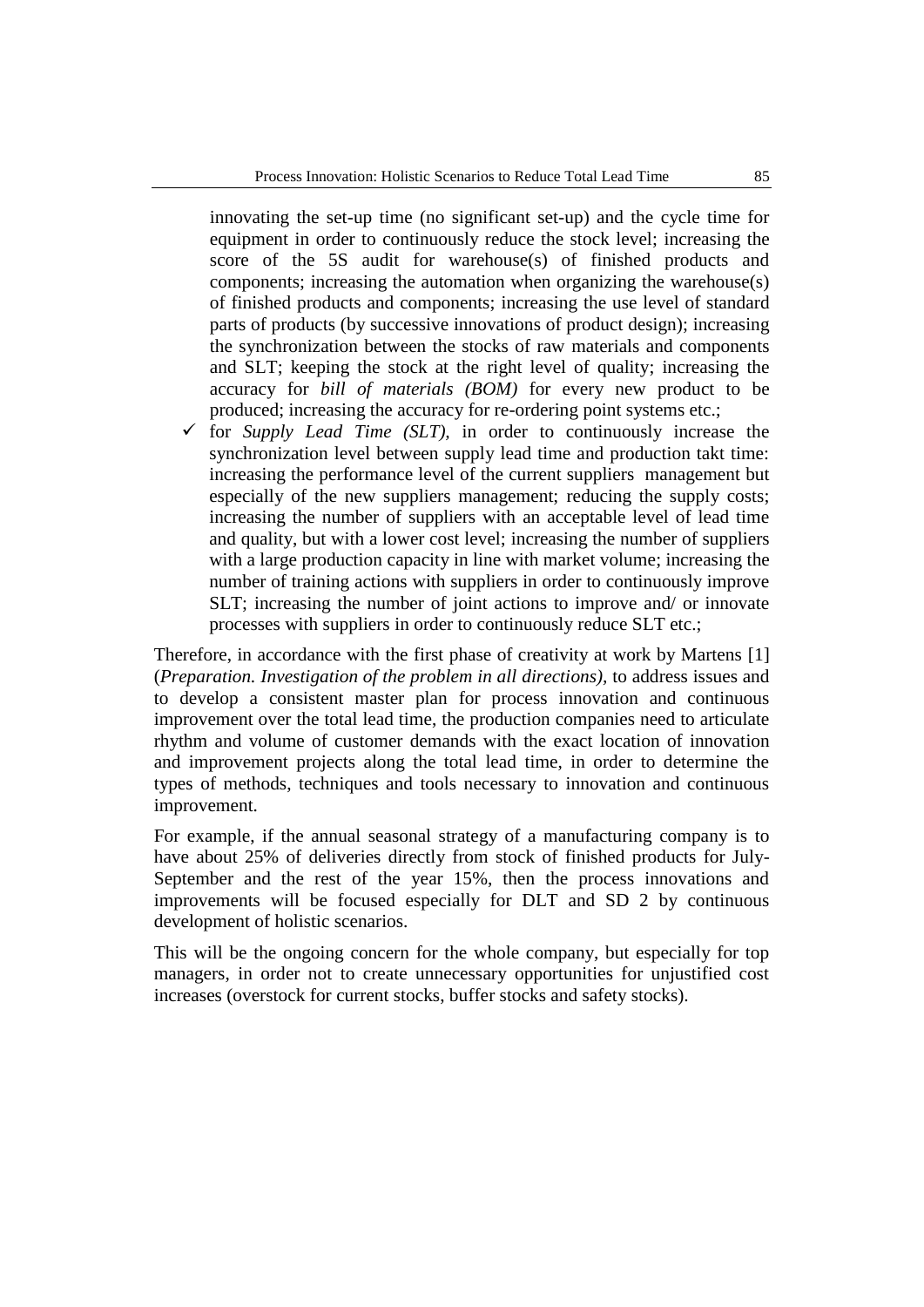#### **Conclusions**

This paper provides a development of the *total lead time* (SLT, SD 1, PLT, SD 2, DLT, TLT) approach and a description of the different types of total lead time and the holistic approach of three scenarios for innovation and continuous improvement of processes in production companies. A first conclusion of our work relates to scenario 1 which, although having the shortest total lead time and being able to help meeting customer need to achieve short time deliveries, needs to be continuously monitored in order not to get in a position to take over storage and unjustified increases of associated costs. A second conclusion relates to the need for development of holistic actions of innovation and continuous improvement in order to continuously increase the level of synchronization between the supply lead time and production takt time. A third conclusion relates to the need to continuously standardize the *Work in Process (WIP)* to prevent overstocks and thus increasing of total lead time.

For future research, it can be said that the development of holistic scenarios for innovation and continuous improvement of total lead time can contribute to targeting strategies in order to meet the principles of *continuous flow* and *one piece flow* and successfully implementing the Kanban technique [18].

### **Acknowledgements**

This work was partially supported by the strategic grant POSDRU/159/1.5/S/137070 (2014) of the Ministry of National Education, Romania, co-financed by the European Social Fund – Investing in People, within the Sectorial Operational Programme Human Resources Development 2007-2013.

# **R E F E R E N C E S**

[1] Y. Martens, *Creative workplace: instrumental and symbolic support for creativity,* (Facilities) (**Vol. 29**), (pp. 63-79), (**2011**).

[2] F. Schweitzer, I. Gabriel, *Action at the Front End of Innovation,* (International Journal of Innovation Management), (**Vol. 16),** (pp.12400-10), (**2012**).

[3] D. Meier, J. Liker, *Toyota Talent: Developing Your People the Toyota Way*, (McGraw-Hill Publishing, New York, USA, **2007**).

[4] T.O. Salge, T.M. Bohne, T. Farchi, E.P. Piening, *Harnessing the Value of Open Innovation: The Moderating Role of Innovation Management*, (International Journal of Innovation Management), (**Vol. 16),** (pp. 12400-05), (**2012**).

[5] Y. Baba, M. Yarime, N. Shichijo, *Sources of Success in Advanced Materials Innovation: The Role of "Core Researchers" in University–Industry Collaboration in Japan,* (International Journal of Innovation Management), (**Vol. 14**), (pp. 201-19), (**2010**).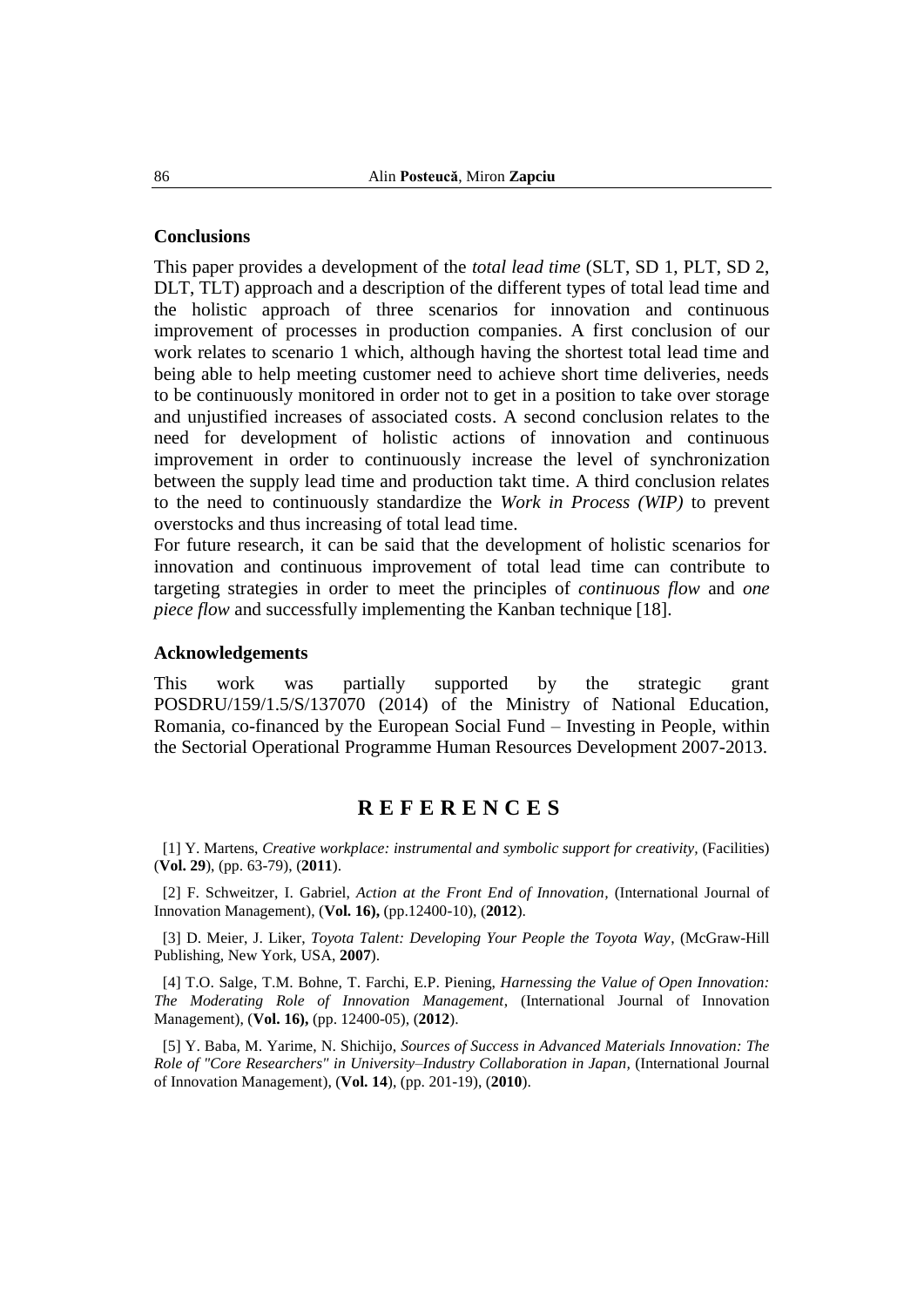[6] S. Erzurumlu, *Collaborative Product Development with Competitors to Stimulate Downstream Innovation*, (International Journal of Innovation Management), (**Vol. 14**), (pp.573- 602), (**2010**).

[7] D. Archibugi, S. Iammarino, *The globalization of technological innovation: definition and evidence,* (Review of International Political Economy), (**Vol. 9**), (pp.98-122), (**2002**).

[8] C. Johnstone, G. Pairaudeau, J.A. Pettersson, *Creativity, innovation and lean sigma: a controversial combination?* (Drug Discov Today), (**Vol. 16**) (pp.50-7), )**2011**).

[9] I.P.J. Ahuja, J.S. Khamba, *Total productive maintenance: literature review and directions,* (International Journal of Quality & Reliability Management), (**Vol. 25**), (pp.709-56), (**2008**).

[10] A. Posteucă, M. Zapciu, *Quick changeover: continuous improvement and production costs reduction for plastic-molding machines.* (The 7th International Working Conferince: Total Quality Management, Belgrade, Serbia), (**Vol. 1**), (pp. 141-7), (**2013**).

[11] A. Posteucă, M. Zapciu M, *Continuous improvement of the effectiveness of equipment driven by the dynamics of cost reduction,* (Sustainable Design and Manufacturing - KES International Conference, Seville, Spain), (**2015**).

[12] J.P. Womack, D.t. Jones, *Lean thinking: banish waste and create wealth in your corporation,* (Simon and Schuster, NW, **2010**).

[13] Y. Monden, B. Talbot, *Cost reduction systems: target costing and kaizen costing,*  (Productivity Press, Oregon, USA, **1995**).

[14] J. Liker, M. Hoseus, *Toyota culture: The heart and soul of the Toyota way:* McGraw Hill Professional. New York, USA, **2007**).

[15] J.A. Garza-Reyes, A. Flint, V. Kumar, J. Antony, H. Soriano-Meier, *A DMAIRC approach to lead time reduction in an aerospace engine assembly process*, (Journal of Manufacturing Technology Management), (**Vol. 25**), (pp. 27-48), (**2014**).

[16] K. Sourirajan, L. Ozsen, R. Uzsoy, *A genetic algorithm for a single product network design model with lead time and safety stock considerations,* (European Journal of Operational Research), (**Vol. 197**), (pp.599-608), (**2009**).

[17] S. Biller, S.M. Meerkov, C.B. Yan, *Raw material release rates to ensure desired production lead time in Bernoulli serial lines,* (International Journal of Production Research), (**Vol. 51**), (pp. 4349-64), (**2013**).

[18] S. Mahapatra, D.Z. Yu, F. Mahmoodi, *Impact of the pull and push*‐*pull policies on the performance of a three*‐*stage supply chain*, (International Journal of Production Research), (**Vol. 50**), (pp. 4699-717), (**2012**).

[19] S. Wadhwa, F. Bibhushan, F.T.S. Chan, *Inventory performance of some supply chain inventory policies under impulse demands,* (International Journal of Production Research), (**Vol. 47**), (pp. 3307-32), (**2009**).

[20] J. Liker, J.K. Franz, *The Toyota Way to Continuous Improvement: Linking Strategy and Operational Excellence to Achieve Superior Performance*, (McGraw-Hill, NY, USA, **2011**).

[21] A. Posteucă, *Management branding (MB): Performance improvement through contextual managerial behavior development,* (International Journal of Productivity and Performance Management), (**Vol. 60**), (pp. 529-43), (**2011**).